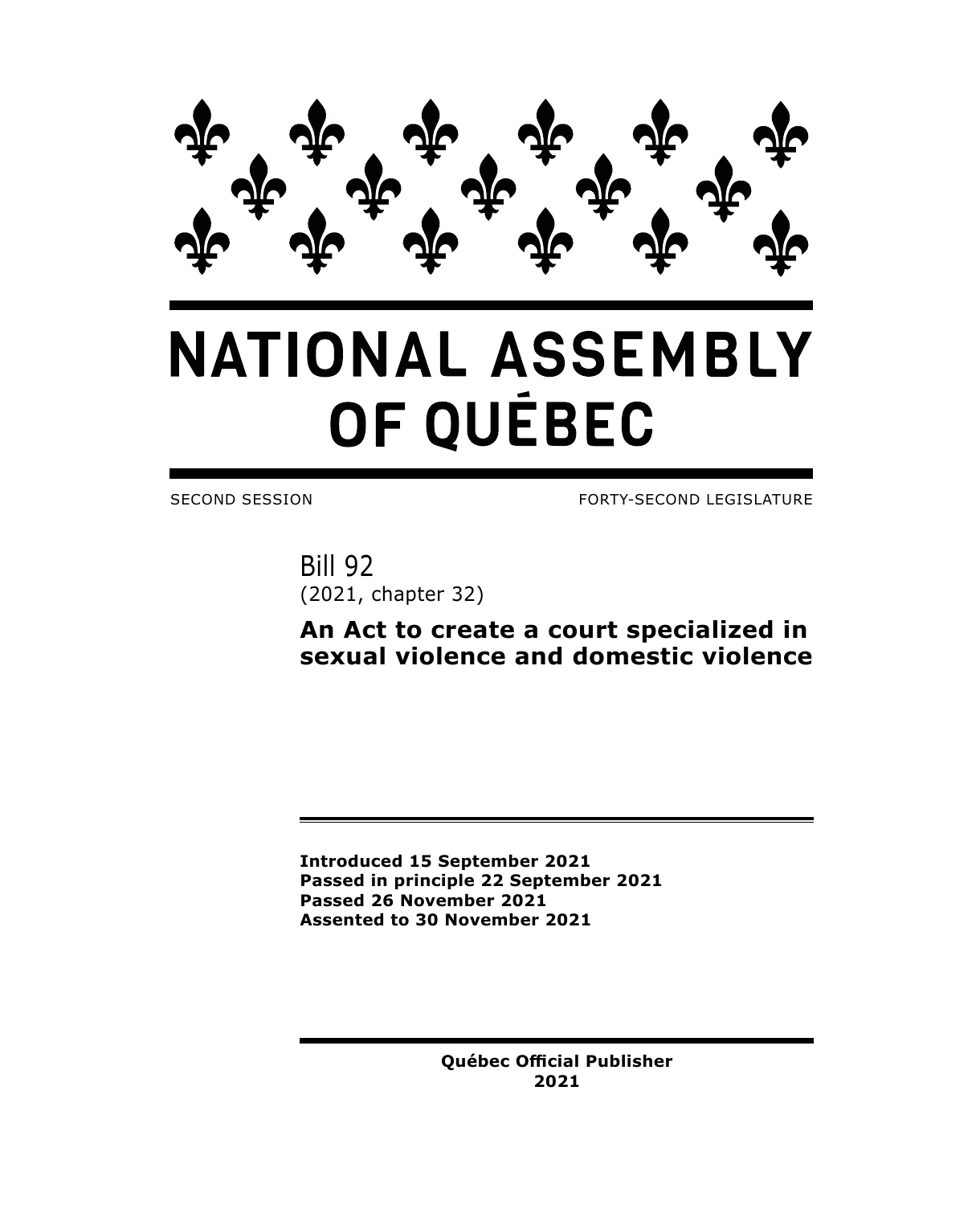# **EXPLANATORY NOTES**

*This Act creates a court specialized in sexual violence and domestic violence in order to reserve a special procedure for proceedings involving such violence, including having the proceedings heard by the Division Specialized in Sexual Violence and Domestic Violence of the Court of Québec.*

*The Act empowers the Government to determine the types of proceedings to be heard by the Specialized Division as well as empowering the Minister of Justice to determine the judicial districts in which the specialized court is established and, as a result, where the Specialized Division may sit.*

*The Act provides for continuing education on the realities relating to sexual violence and domestic violence to persons who may intervene within the specialized court.*

*The Act entrusts the Conseil de la magistrature with establishing a professional development program on the realities relating to sexual violence and domestic violence, after consultation with the persons and bodies it considers appropriate.*

*Candidates for the office of judge are required to undertake to complete the professional development program if appointed. Retired judges from the Court of Québec and retired presiding justices of the peace must also have completed the program to be authorized to exercise judicial functions.*

*The Act provides for the Conseil de la magistrature to submit a report annually to the Minister on the implementation of the program and for the report to be then tabled in the National Assembly.*

*The Act grants the Minister the power to implement a pilot project in at least five judicial districts to establish a specialized court in order to reserve a special procedure for proceedings involving sexual violence or domestic violence. For that purpose, the Minister may establish a division within the Criminal and Penal Division of the Court of Québec called "Division Specialized in Sexual Violence and Domestic Violence" that hears all such proceedings. The Minister may determine the types of proceedings to be heard by the Specialized Division and the judicial districts in which it may sit.*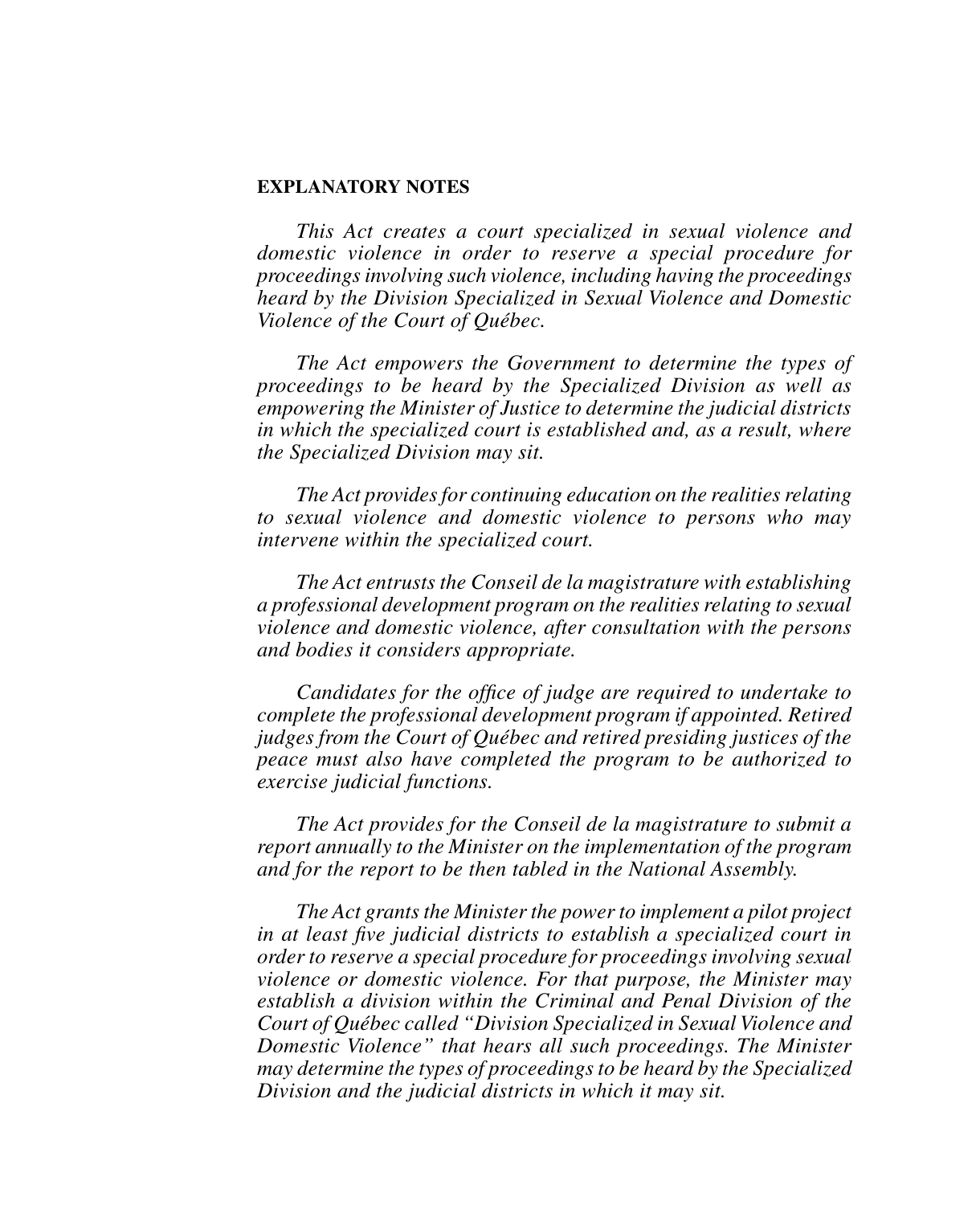*The Act requires the Commission des services juridiques to set up a consultation service for persons who are victims of sexual violence or domestic violence. The consultation is no longer than four hours, although the Commission may, if circumstances warrant, grant extra hours.*

*The Act allows the Government to appoint no more than three Deputy Directors of Criminal and Penal Prosecutions on the recommendation of the Minister, one of whom is to be chosen from among criminal and penal prosecuting attorneys with at least 10 years' practice as advocates.*

*Lastly, the Act makes transitional and final provisions.*

# **LEGISLATION AMENDED BY THIS ACT:**

– Act respecting legal aid and the provision of certain other legal services (chapter A-14);

– Act respecting municipal courts (chapter C-72.01);

– Act respecting the Director of Criminal and Penal Prosecutions (chapter D-9.1.1);

– Public Service Act (chapter F-3.1.1);

– Courts of Justice Act (chapter T-16).

# **REGULATIONS AMENDED BY THIS ACT:**

– Regulation respecting the application of the Act respecting legal aid and the provision of certain other legal services (chapter A-14, r. 4);

– Regulation respecting the selection procedure of candidates for the office of judge of the Court of Québec, municipal court judge and presiding justice of the peace (chapter T-16, r. 4.1).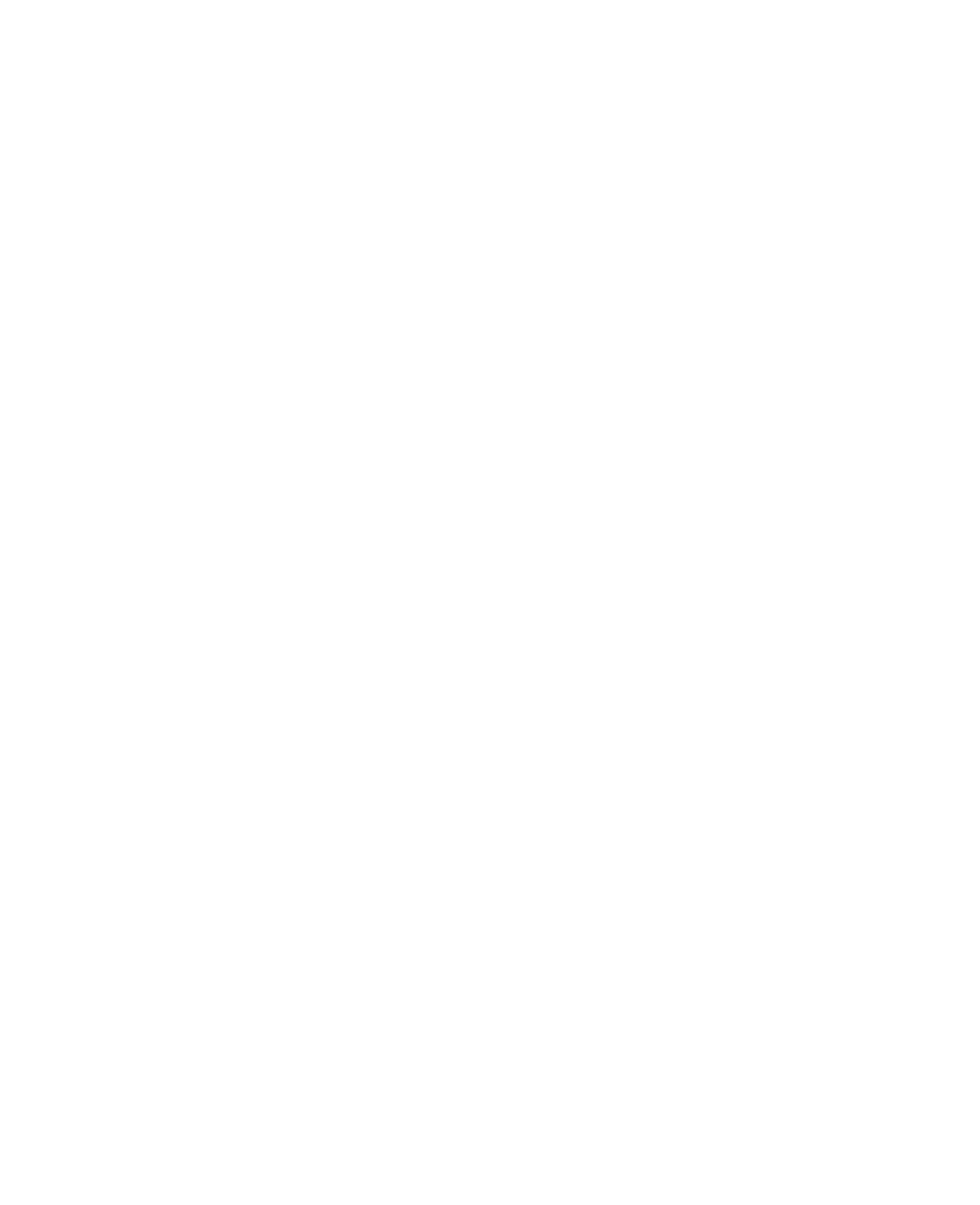# **Bill 92**

# **AN ACT TO CREATE A COURT SPECIALIZED IN SEXUAL VIOLENCE AND DOMESTIC VIOLENCE**

AS sexual violence and domestic violence problems in society are widely prevalent and complex;

AS it is important that psychosocial and justice system actors act in a concerted manner to prevent and fight those problems;

AS respecting the rights of an accused, including the presumption of innocence, is one of the founding principles of the penal and criminal system;

THE PARLIAMENT OF QUÉBEC ENACTS AS FOLLOWS:

**1.** This Act is intended to rebuild trust in the justice system for persons who are victims of sexual violence or domestic violence and, for that purpose, to see that measures are taken so that persons wishing to do so may initiate and pursue a judicial process.

It is intended to ensure that psychosocial and judicial services offered to persons who are victims are integrated and adapted, that the physical premises are laid out in a safe and reassuring manner and that a sustained effort is made to reduce delays in processing files.

It is intended to ensure a special procedure for proceedings involving sexual violence or domestic violence and ensure the professional development of actors in those matters to reduce the risks of secondary victimization that would expose persons who are victims to trivialization of or a lack of sensitivity regarding the violence they have suffered.

It is intended to ensure that the special needs of persons who are victims of sexual violence or domestic violence are considered all along their journey, including during the judicial process.

It is intended to ensure that persons who are victims are supported by specialized and dedicated actors, and that their specialization is ensured through continuing education.

It is intended to ensure that support measures take into account the cultural and historic realities of First Nations and Inuit persons who are victims.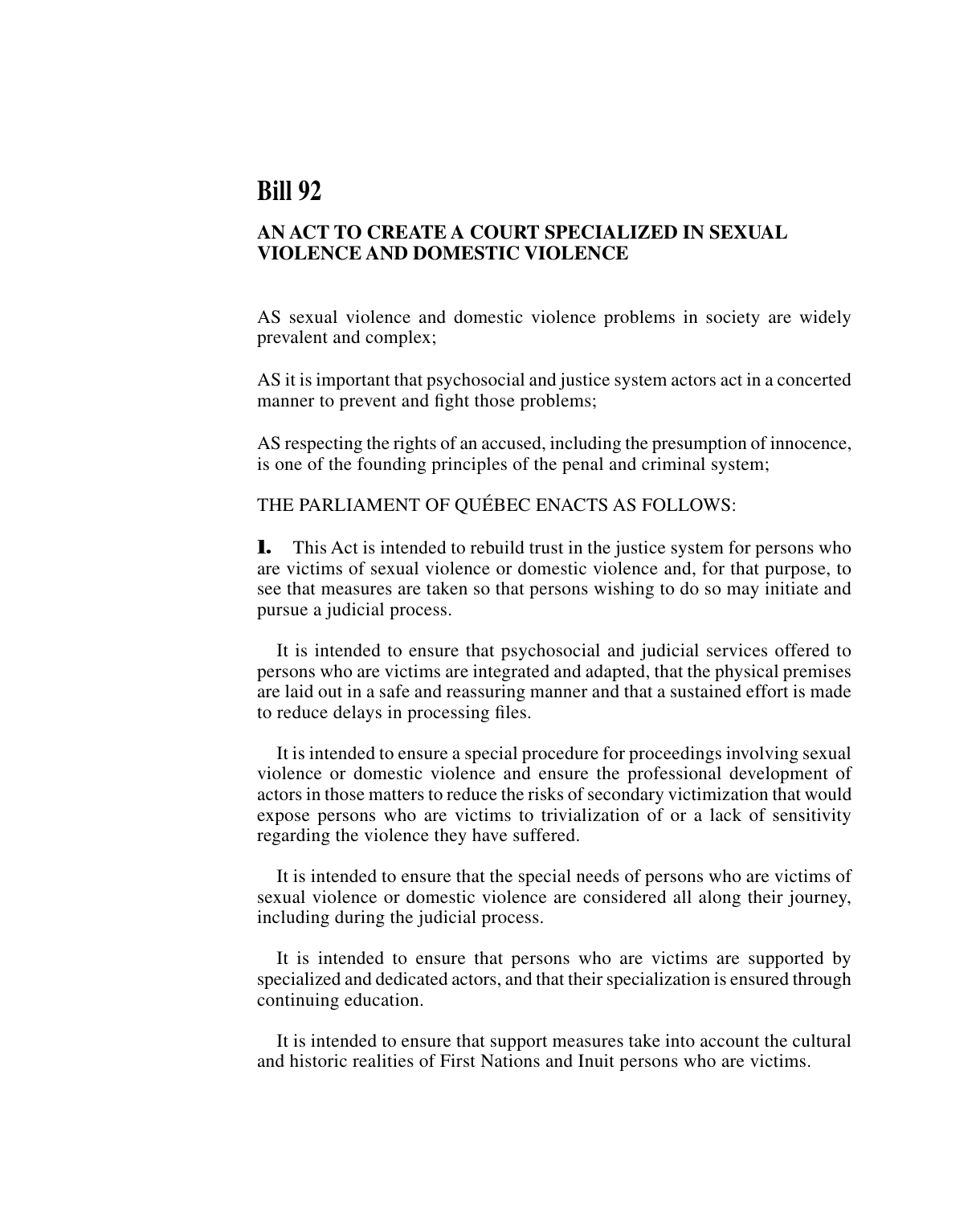#### ACT RESPECTING MUNICIPAL COURTS

**2.** The Act respecting municipal courts (chapter C-72.01) is amended by inserting the following section after section 33:

"**33.1.** Any person who is a candidate for the office of judge shall undertake to complete, if appointed, the professional development program on the realities relating to sexual violence and domestic violence established by the Conseil de la magistrature."

#### COURTS OF JUSTICE ACT

**3.** Section 80 of the Courts of Justice Act (chapter T-16) is amended by adding the following paragraph at the end:

"The Criminal and Penal Division shall include a division called "Division Specialized in Sexual Violence and Domestic Violence"."

**4.** The Act is amended by inserting the following section after section 83:

**83.0.1.** The court specialized in sexual violence and domestic violence is created everywhere in Québec in order to reserve a special procedure for proceedings involving sexual violence or domestic violence, as soon as a person who is a victim contacts a police department, so that

(1) all proceedings involving sexual violence or domestic violence are heard before the Division Specialized in Sexual Violence and Domestic Violence; and

(2) the special needs of persons who are victims and the singular context in which they find themselves are considered throughout the proceedings.

For the purposes of establishing the specialized court,

(1) the Government may, by regulation, determine the types of proceedings heard before the Division Specialized in Sexual Violence and Domestic Violence, which may vary on the basis of any distinction considered useful, in particular on the basis of the judicial districts;

(2) the Minister of Justice may, however, by order and after consulting the Court of Québec and the other partners from the justice system that the Minister considers appropriate, determine the judicial districts in which the court is to be gradually established and, as a result, where the Division Specialized in Sexual Violence and Domestic Violence may sit;

(3) the Director of Criminal and Penal Prosecutions must determine, in light of the facts and circumstances of a case, whether the alleged criminal offence involves sexual violence or domestic violence and, if such is the case and subject to the regulation made under subparagraph 1, refer the case to the Division Specialized in Sexual Violence and Domestic Violence;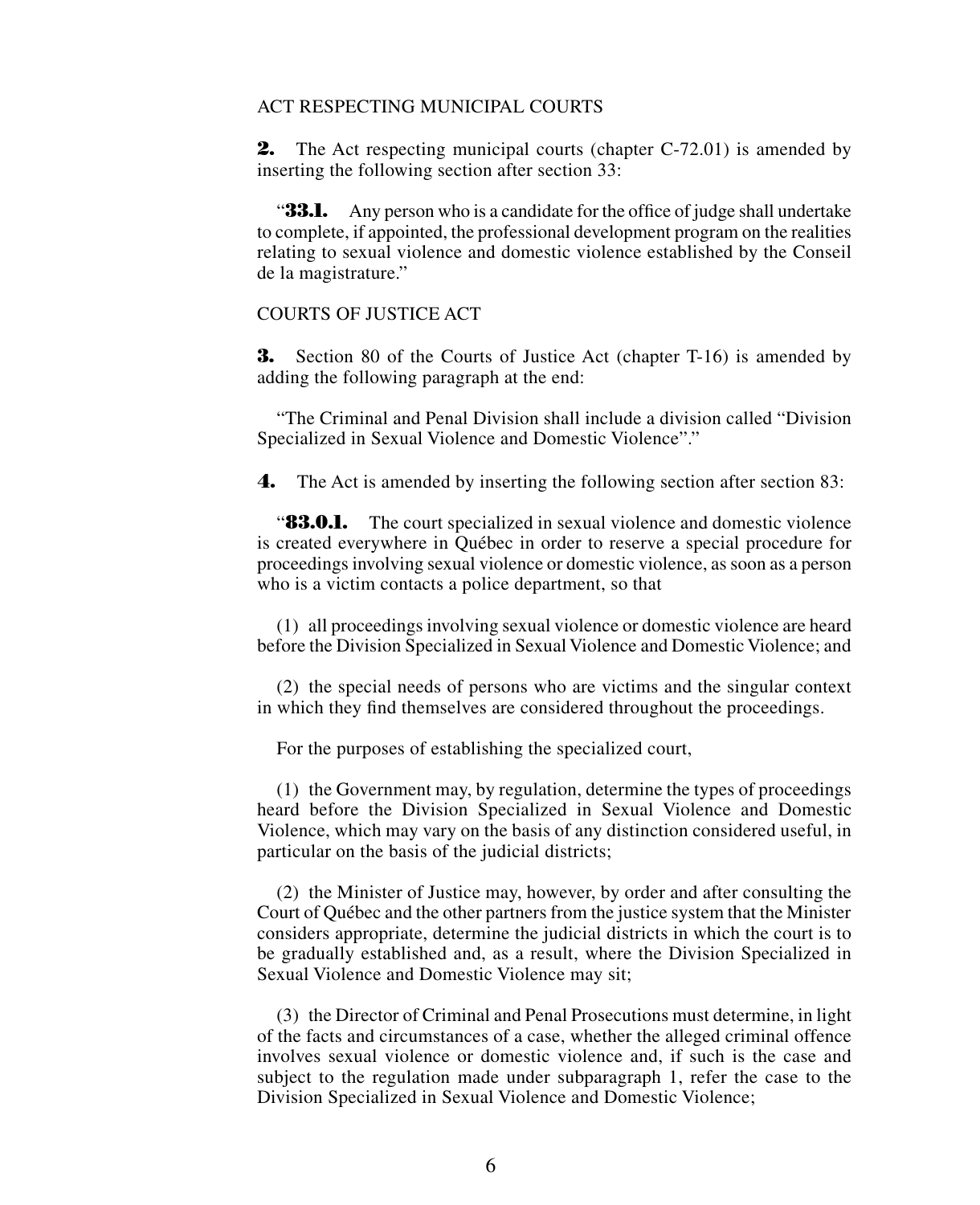(4) the Minister offers persons who are victims services that are integrated and adapted to their needs, which must include support measures, physical premises laid out in a safe and reassuring manner and coordination of the files, regardless of which division of the Court of Québec or Superior Court is to hear any proceeding;

(5) the Minister favours the handling of a proceeding by the same prosecutor at every stage; and

(6) the Minister is responsible for ensuring that the government departments and bodies concerned offer basic and specialized continuing education on the realities relating to sexual violence and domestic violence to persons who may intervene within the specialized court, in particular to defense attorneys, prosecutors, clerks, investigators, police officers, court personnel, interpreters and psychosocial workers; in order to offer such continuing education, the government departments and bodies consult the persons and bodies they consider appropriate on the basis of their experience, expertise, sensitivity or interest regarding those matters.

In the report prepared under section 16.1 of the Act respecting the Ministère de la Justice (chapter M-19), the Minister includes a section about the continuing education offered on the realities relating to sexual violence and domestic violence during the preceding year. That section includes, in particular, for each continuing education activity,

(1) its title, a description of its content, its duration and the dates on which it was offered;

- (2) the department or body that offered the activity; and
- (3) the number of persons who attended and their professional occupation."
- **5.** The Act is amended by inserting the following section after section 87:

**87.1.** Any person who is a candidate for the office of judge shall undertake to complete, if appointed, the professional development program on the realities relating to sexual violence and domestic violence established by the Conseil de la magistrature."

**6.** Section 93 of the Act is amended by adding the following paragraph at the end:

"To be authorized to exercise such functions, a retired judge must have completed the professional development program on the realities relating to sexual violence and domestic violence established by the Conseil de la magistrature."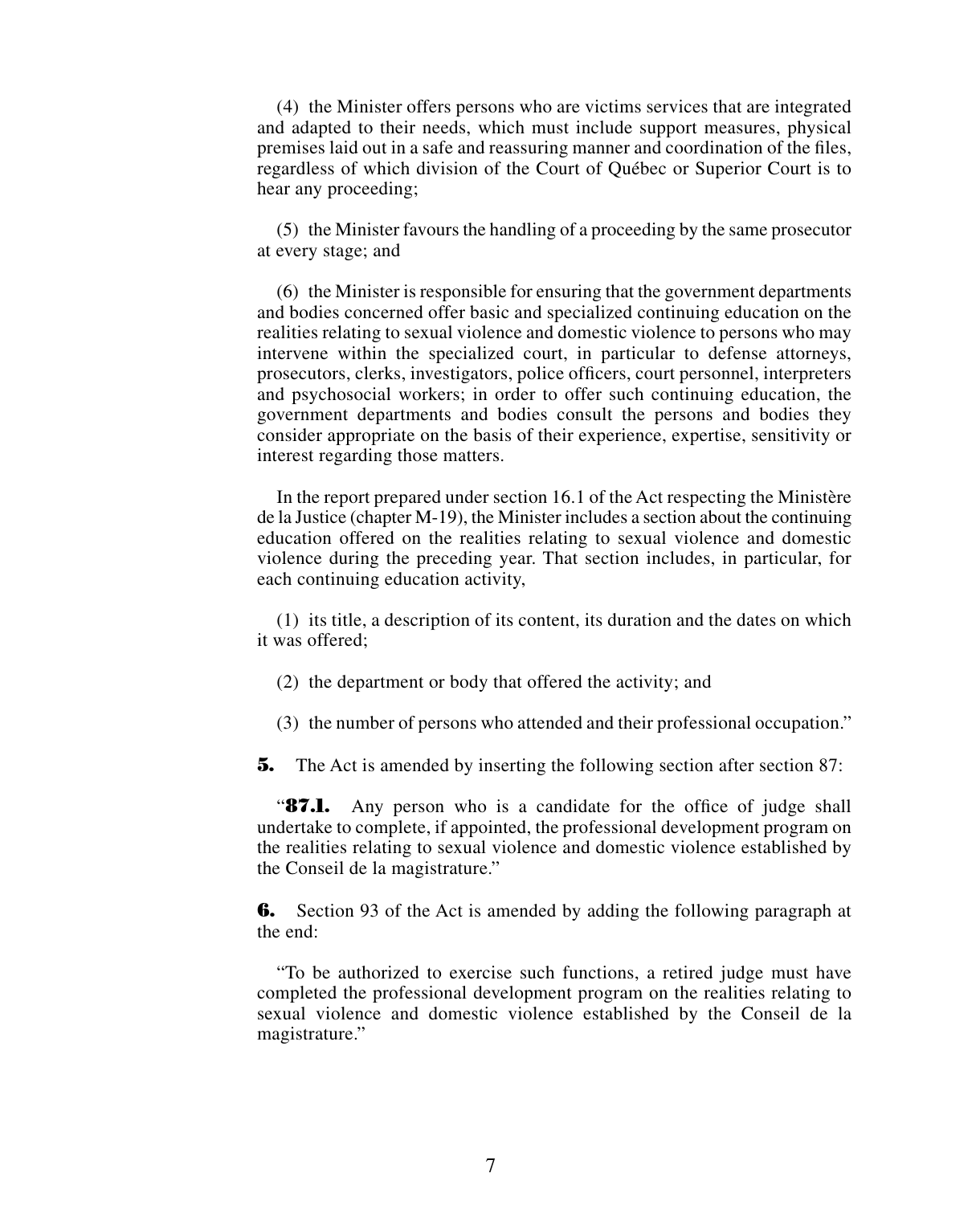**7.** The Act is amended by inserting the following section after section 162:

"**162.1.** Any person who is a candidate for the office of presiding justice of the peace shall undertake to complete, if appointed, the professional development program on the realities relating to sexual violence and domestic violence established by the Conseil de la magistrature."

**8.** Section 165.1 of the Act is amended by adding the following paragraph at the end:

"To be authorized to exercise such functions, a retired presiding justice of the peace must have completed the professional development program on the realities relating to sexual violence and domestic violence established by the Conseil de la magistrature."

**9.** Section 257 of the Act is amended by adding the following paragraph at the end:

"In particular, the council shall establish a professional development program on the realities relating to sexual violence and domestic violence. For that purpose, the council shall consult the persons and bodies it considers appropriate on the basis of their experience, expertise, sensitivity or interest in connection with such matters."

**10.** The Act is amended by inserting the following section after section 259:

**259.1.** Not later than 31 March each year, the council shall submit a report to the Minister of Justice on the implementation, in the preceding year, of the professional development program on the realities relating to sexual violence and domestic violence.

For each professional development activity, the report shall include, in particular,

(1) its title, a description of its content, its duration and the dates on which it was held; and

(2) the number of judges and presiding justices of the peace who attended it.

The Minister shall table the report in the National Assembly within 15 days of receiving it if the Assembly is sitting or, if it is not sitting, within 15 days of resumption."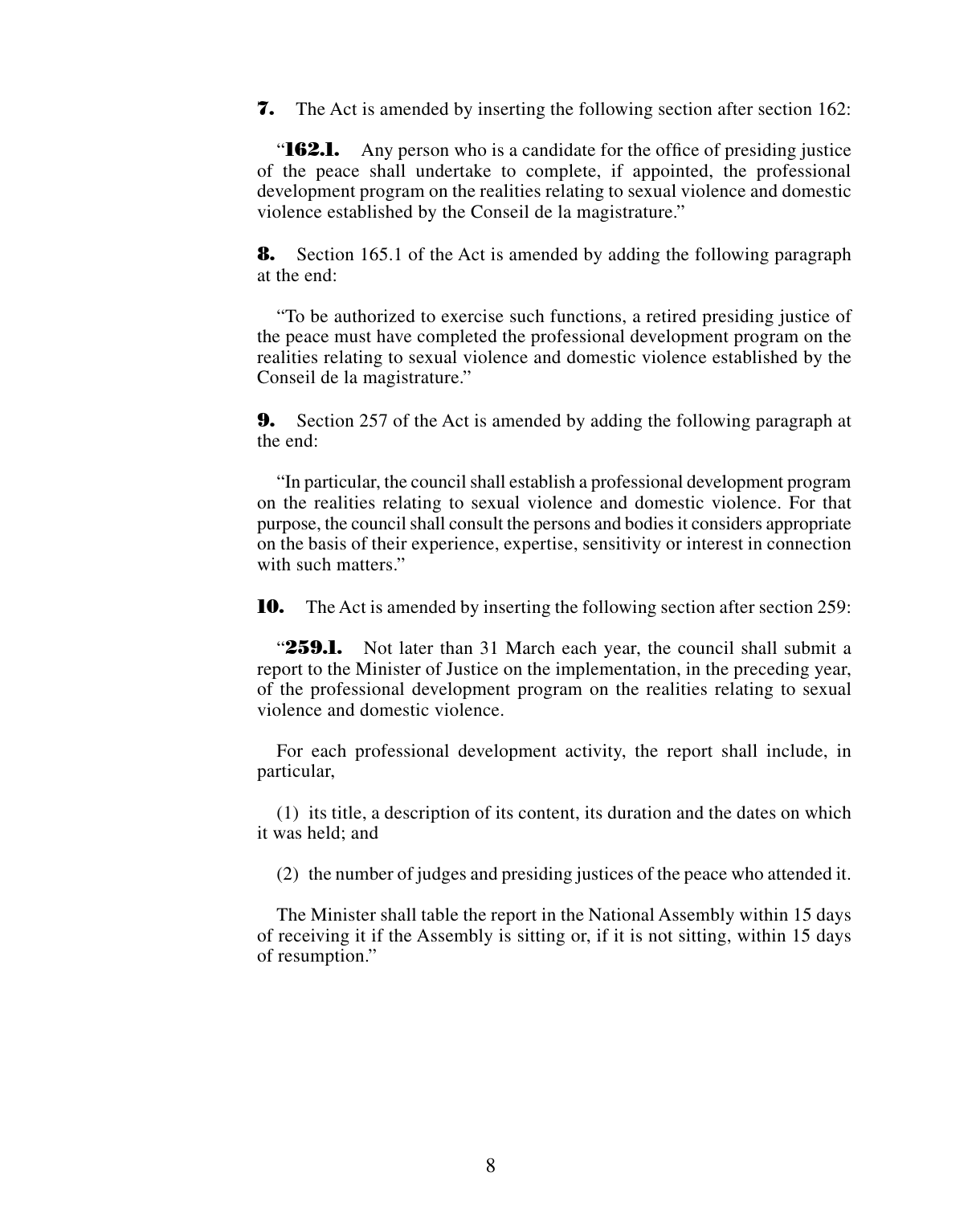# ACT RESPECTING LEGAL AID AND THE PROVISION OF CERTAIN OTHER LEGAL SERVICES

**11.** The Act respecting legal aid and the provision of certain other legal services (chapter A-14) is amended by inserting the following after the heading of Chapter III:

#### "**DIVISION I**

# "CONSULTATION SERVICE FOR PERSONS WHO ARE VICTIMS OF SEXUAL VIOLENCE OR DOMESTIC VIOLENCE

"**83.0.1.** The Commission shall ensure that a consultation service is available to persons who are victims of sexual violence or domestic violence, whether or not financially eligible for legal aid, so that they may receive, free of charge, a maximum of four hours of legal assistance on any issues of law in connection with the violence suffered.

The Commission may, if circumstances warrant, grant a person who is a victim extra hours.

#### "**DIVISION II**

# "SERVICES PROVIDED TO PERSONS TO ENSURE THEIR RIGHT TO A FAIR TRIAL OR FOLLOWING THE ISSUE OF A COURT ORDER CONCERNING THE DESIGNATION OF COUNSEL".

**12.** The Act is amended by replacing all occurrences of "this chapter" in sections 83.2, 83.3, 83.9, 83.16 and 83.18 by "this division".

# ACT RESPECTING THE DIRECTOR OF CRIMINAL AND PENAL PROSECUTIONS

**13.** Section 5 of the Act respecting the Director of Criminal and Penal Prosecutions (chapter D-9.1.1) is amended

(1) by replacing the first paragraph by the following paragraph:

"The Government appoints no more than three Deputy Directors on the recommendation of the Minister of Justice. At least one of the Deputy Directors is chosen from among criminal and penal prosecuting attorneys with at least 10 years' practice as advocates. The Government also determines the length of the Deputy Directors' term, which may not be shorter than five years nor longer than seven. The Director defines the duties of the Deputy Directors.";

- (2) in the second paragraph,
- (*a*) by replacing "The person recommended" by "A person recommended";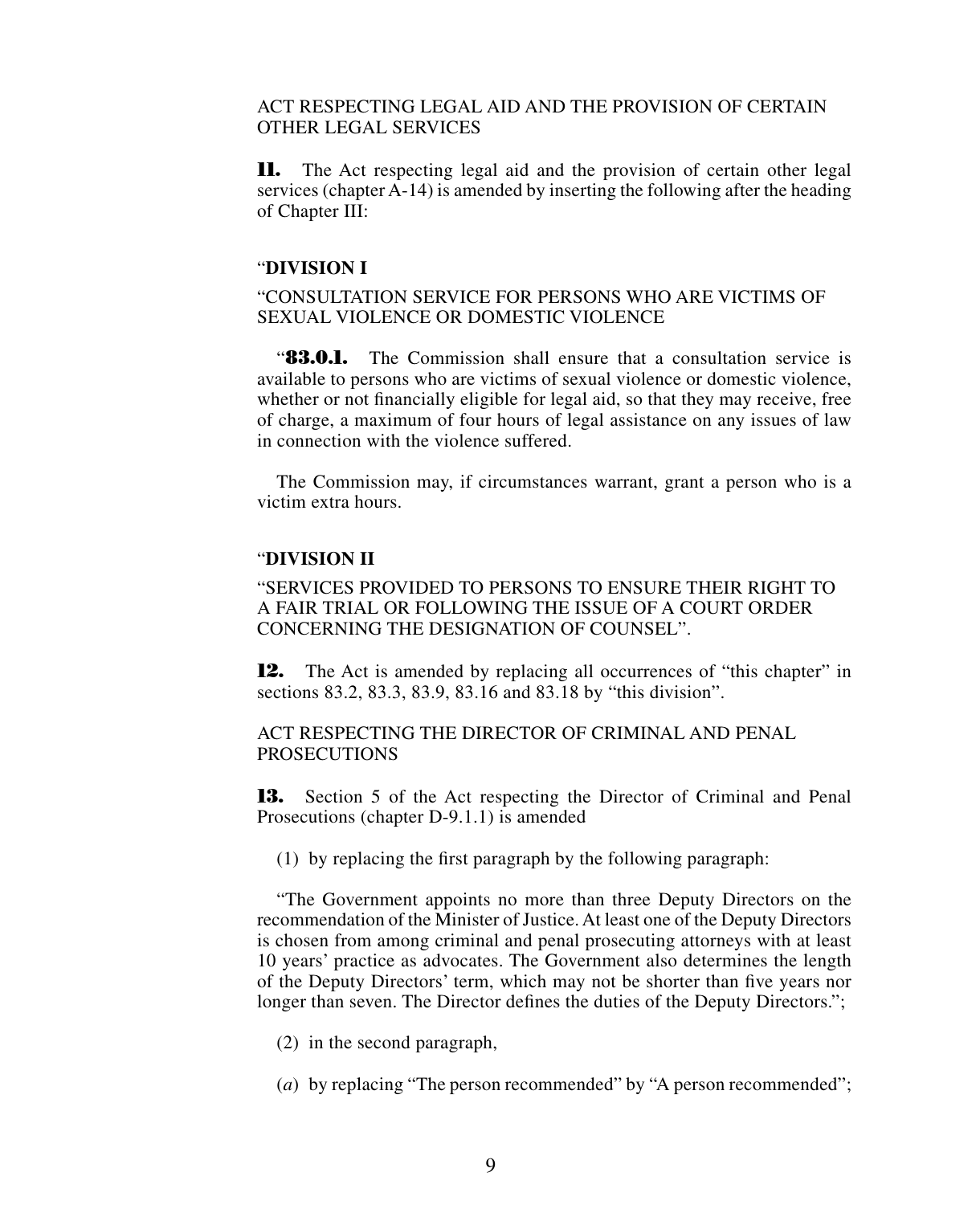(*b*) by replacing "a notice inviting criminal and penal prosecuting attorneys to apply" by "an invitation for applications";

(3) by replacing "The Deputy Director" in the third paragraph by "A Deputy Director".

**14.** Section 6.1 of the Act is amended

(1) by replacing "The Deputy Director" in the first paragraph by "A Deputy Director":

(2) by replacing "the Deputy Director" in the second paragraph by "a Deputy Director".

**15.** Section 7 of the Act is amended by replacing "the Deputy Director" by "the Deputy Directors".

**16.** Sections 8 and 10 of the Act are amended by replacing all occurrences of "the Deputy Director" by "the Deputy Directors".

**17.** Section 9 of the Act is replaced by the following section:

"**9.** If the Director is absent or unable to act, the Minister may designate a Deputy Director to act in that capacity for the period the Director is absent or unable to act.

If the office of Director is vacant following a resignation or otherwise, the Minister may designate a Deputy Director to act as interim Director for a period not exceeding 18 months.

The Deputy Director designated by the Minister under this section must be a criminal and penal prosecuting attorney with at least 10 years' practice as an advocate."

**18.** Sections 11, 16 and 25 of the Act are amended by replacing all occurrences of "the Deputy Director" and "or Deputy Director" by "a Deputy Director" and "or a Deputy Director", respectively.

**19.** Schedule 1 to the Act is amended by replacing "d'adjoint au directeur" in the first paragraph in the French text by "de directeur adjoint".

# PUBLIC SERVICE ACT

**20.** Section 115 of the Public Service Act (chapter F-3.1.1) is amended by replacing "the Deputy Director" in subparagraph 3 of the first paragraph by "one of the Deputy Directors".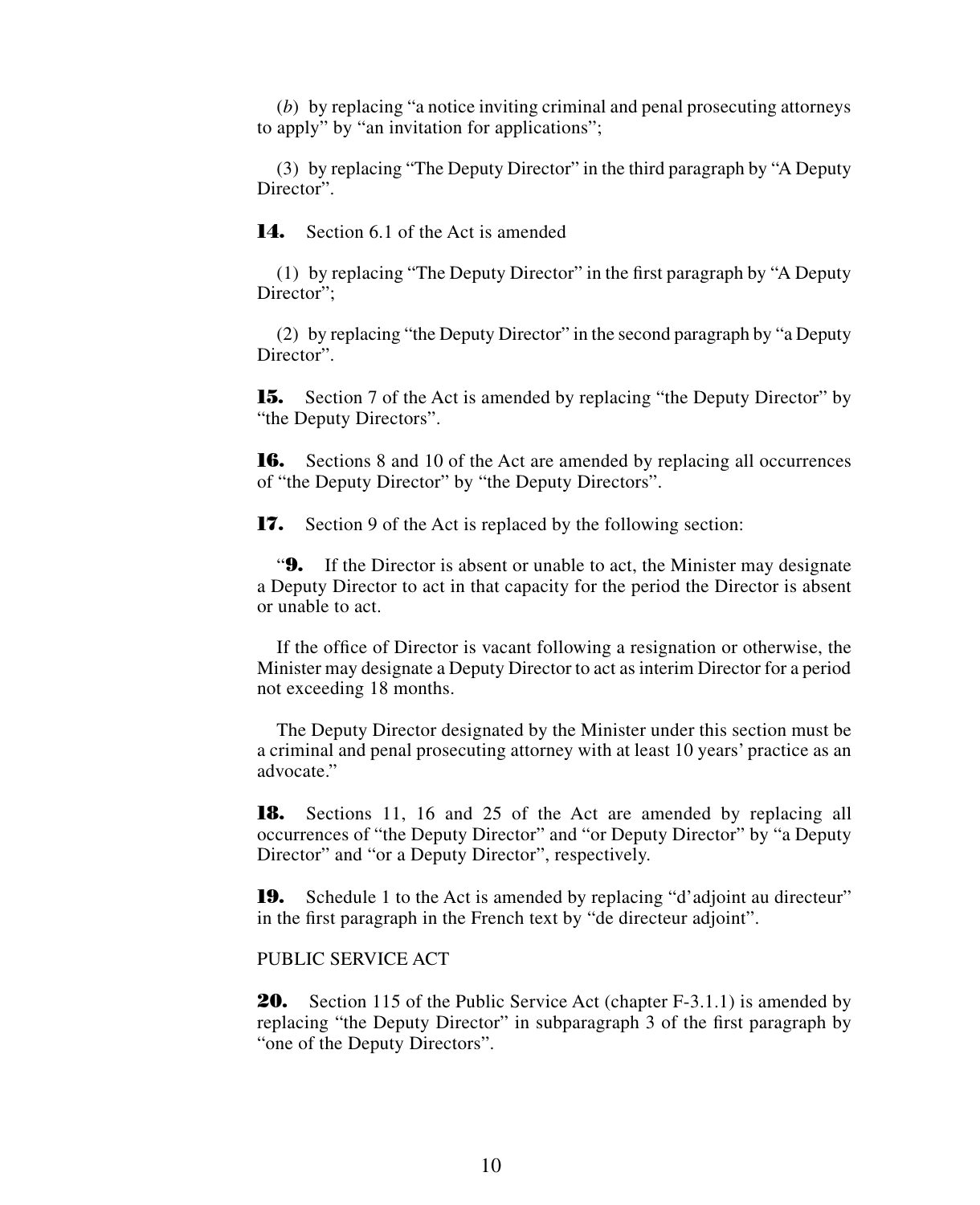# REGULATION RESPECTING THE SELECTION PROCEDURE OF CANDIDATES FOR THE OFFICE OF JUDGE OF THE COURT OF QUÉBEC, MUNICIPAL COURT JUDGE AND PRESIDING JUSTICE OF THE PEACE

**21.** Schedule A to the Regulation respecting the selection procedure of candidates for the office of judge of the Court of Québec, municipal court judge and presiding justice of the peace (chapter T-16, r. 4.1) is amended by inserting the following paragraph before the last paragraph:

"I undertake to complete, if appointed, the professional development program on the realities relating to sexual violence and domestic violence established by the Conseil de la magistrature."

# REGULATION RESPECTING THE APPLICATION OF THE ACT RESPECTING LEGAL AID AND THE PROVISION OF CERTAIN OTHER LEGAL SERVICES

**22.** Section 97 of the Regulation respecting the application of the Act respecting legal aid and the provision of certain other legal services (chapterA-14, r. 4) is amended by inserting "Division II of" before "Chapter III".

**23.** Section 100 of the Regulation is amended by replacing "with Chapter III" in paragraph 1 by "with Division II of Chapter III".

**24.** Section 102 of the Regulation is amended by inserting "Division II of" before "Chapter III" in the introductory clause.

# TRANSITIONAL AND FINAL PROVISIONS

**25.** The Minister of Justice must, by regulation, implement a pilot project in at least five judicial districts to establish a specialized court in order to reserve a special procedure for proceedings involving sexual violence or domestic violence as soon as a person who is a victim contacts a police department.

Within the context of the pilot project, which must be evaluated on an ongoing basis,

(1) the Minister may, by regulation, establish a division within the Criminal and Penal Division of the Court of Québec called "Division Specialized in Sexual Violence and Domestic Violence" that hears all proceedings involving sexual violence or domestic violence;

(2) the regulation under subparagraph 1 may, however, determine which types of proceedings are heard before the Specialized Division, which may vary on the basis of any distinction considered useful, in particular on the basis of judicial districts;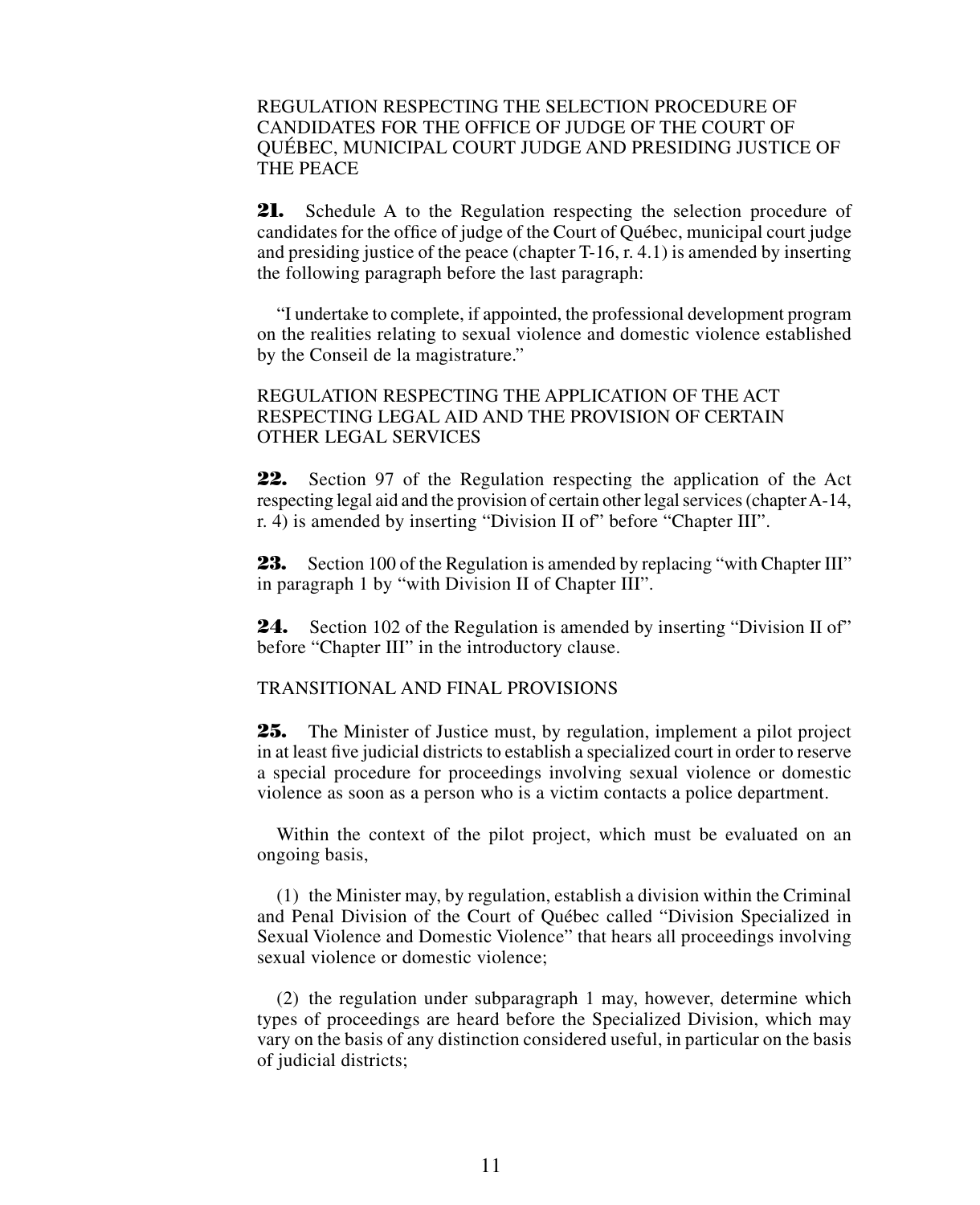(3) the Minister may, by order and after consulting the Court of Québec and the other partners from the judicial system that the Minister considers appropriate, determine the judicial districts in which the Specialized Division may sit; such determination takes into account territorial and populational representativeness, physical facilities and the volume of proceedings;

(4) the Director of Criminal and Penal Prosecutions must determine, in light of the facts and circumstances of a case, whether the alleged criminal offence involves sexual violence or domestic violence and, if such is the case and subject to the regulation made under subparagraphs 1 and 2, refer the case to the Specialized Division;

(5) the Minister offers persons who are victims services that are integrated and adapted to their needs, which must include support measures, physical premises laid out in a safe and reassuring manner and coordination of the files, regardless of which division of the Court of Québec or Superior Court is to hear any proceeding;

(6) the Minister favours the handling of a proceeding by the same prosecutor at every stage;

(7) the Minister is responsible for ensuring that the government departments and bodies concerned offer basic and specialized continuing education on the realities relating to sexual violence and domestic violence to persons who may intervene within the specialized court, in particular to defense attorneys, prosecutors, clerks, investigators, police officers, court personnel, interpreters and psychosocial workers; in order to offer such continuing education, the government departments and bodies consult the persons and bodies they consider appropriate on the basis of their experience, expertise, sensitivity or interest regarding those matters; and

(8) the Minister must prepare the establishment of the permanent specialized court referred to in section 83.0.1 of the Courts of Justice Act (chapter T-16) and undertakes to establish it everywhere in Québec within two years after the end of the pilot project, unless exceptional circumstances warrant otherwise.

Every pilot project implemented under this section ends at the latest on 30 November 2024.

For the purposes of the evaluation required under the second paragraph, the Minister constitutes an advisory panel and appoints its members.

**26.** The Minister reports on the implementation of this Act not later than five years after its coming into force.

The report gives an account of whether the objectives provided for in section 1 have been attained.

The report is tabled in the National Assembly within 15 days or, if the Assembly is not in session, within 15 days of resumption.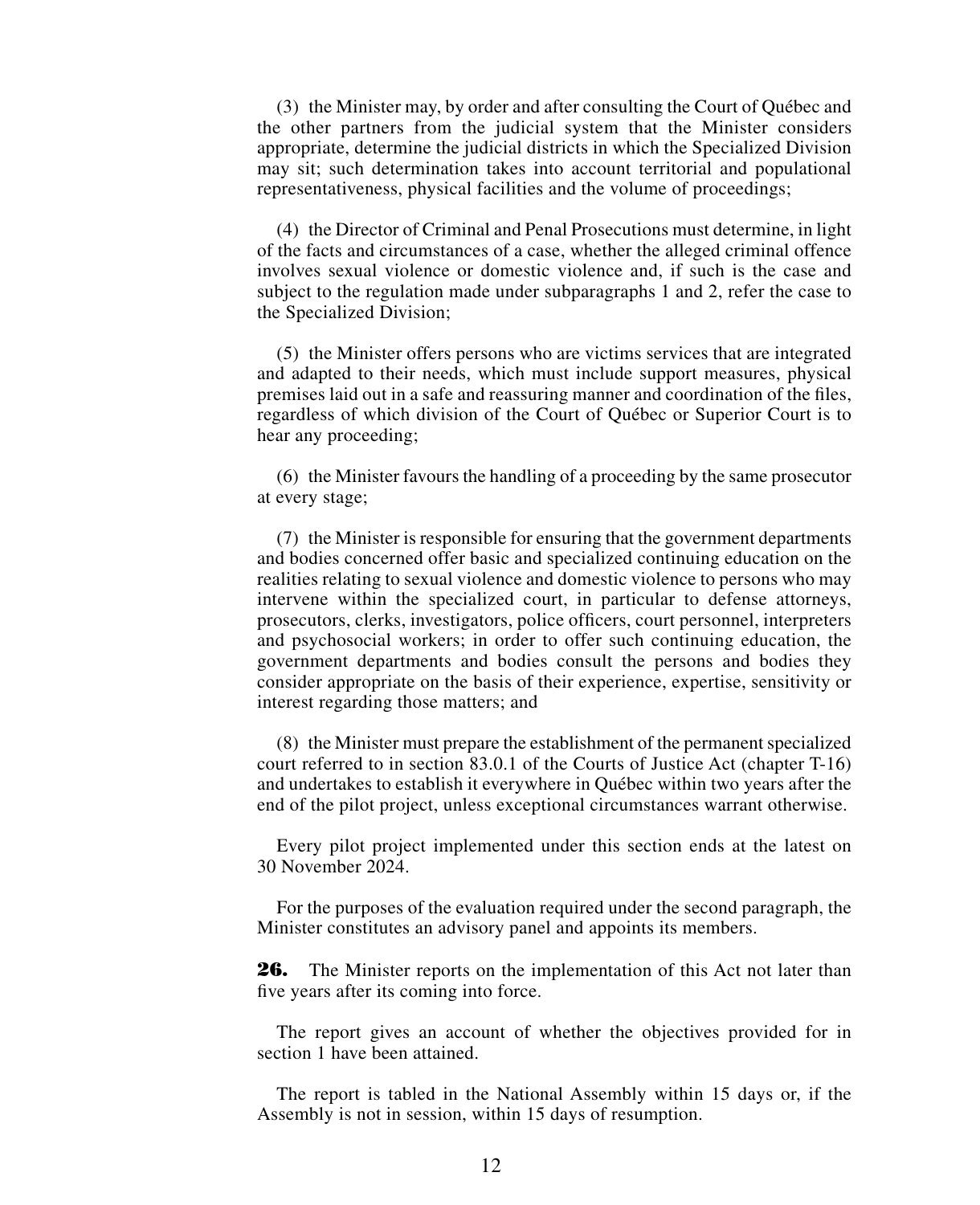**27.** The second paragraph of section 93 and the second paragraph of section 165.1 of the Courts of Justice Act, enacted by sections 6 and 8, respectively, do not apply to judges of the Court of Québec or to presiding justices of the peace who retired before 30 May 2022.

28. This Act comes into force on 30 November 2021, except sections 3 and 4, which come into force on 30 November 2024 or an earlier date to be set by the Government.